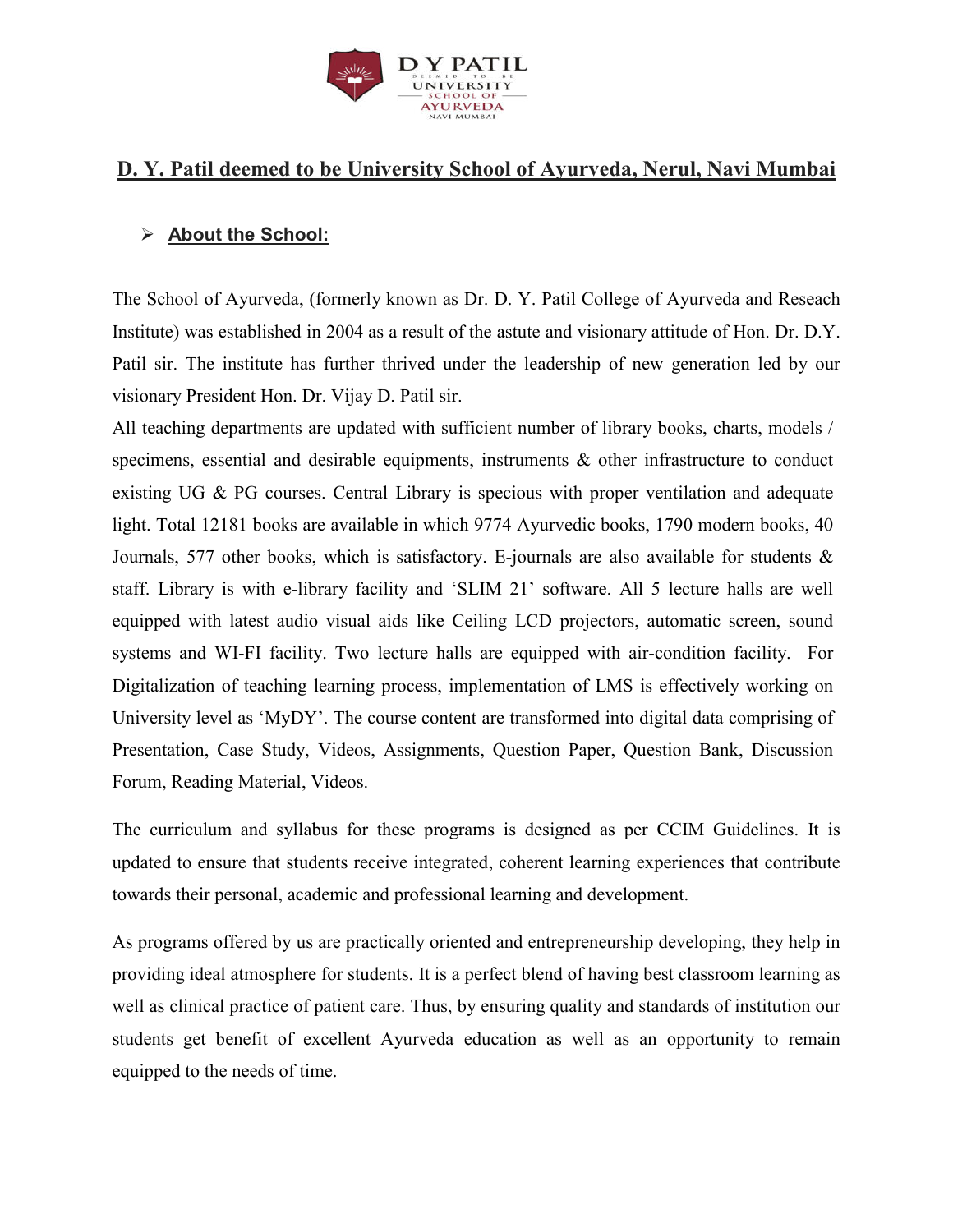

#### **Programs Offered: All UG & PG & Diploma/Certificate Programs**

- **Graduate Programme B.A.M.S. (Bachelor of Ayurveda Medicine & Surgery)**
- **Post Graduate Programme**

M.D/M.S.- (Doctor of Medicine and Master of Surgery- Ayurveda ) running in **12 subjects** by the school which are permitted by regulatory authorities i.e. CCIM, New Delhi & Ministry of AYUSH, Govt. of India, New Delhi.

- 1. Ayurveda Samhita and Siddhanta
- 2. Kriya Sharir
- 3. Rachana Sharir
- 4. Dravyaguna Vigyan
- 5. Rasa Shastra & Bhaishajya Kalpana
- 6. Kaumarbhritya
- 7. Swasthavritta & Yoga
- 8. Kayachikitsa
- 9. Rog Nidan avum Vikriti Vigyan
- 10. Shalakya Tantra (NetraRoga)
- 11. Shalya- Samanya
- 12. Agada Tantra evum Vidhi Vaidyaka
- **Ph.D.** The Ph. D. programme is offered in 12 subjects according to the norms laid by UGC.
- 1. Ayurveda Samhita and Siddhanta
- 2. Kriya Sharir
- 3. Rachana Sharir
- 4. Dravyaguna Vigyan
- 5. Rasa Shastra & Bhaishajya Kalpana
- 6. Kaumarbhritya
- 7. Swasthavritta & Yoga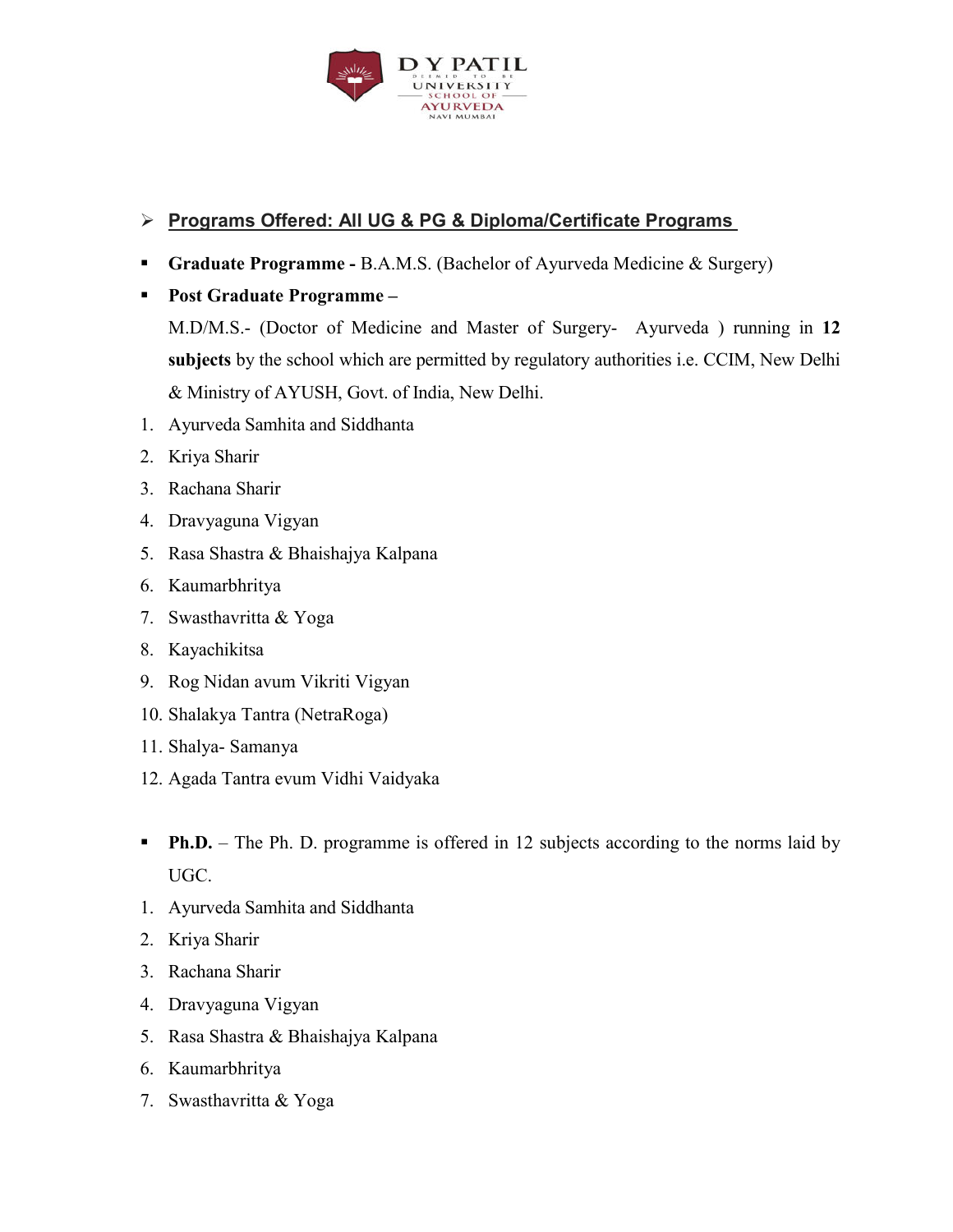

- 8. Kayachikitsa
- 9. Rog Nidan avum Vikriti Vigyan
- 10. Shalakya Tantra
- 11. Shalya- Samanya
- 12. Agada Tantra evum Vidhi Vaidyaka

#### **Program Structure :**

**Graduate Programme -** B.A.M.S. (Bachelor of Ayurveda Medicine & Surgery)

 The B.A.M.S. (*Ayurvedacharya*) / Bachelor of Ayurvedic Medicine and Surgery degree is of 5½ years duration i.e. 4½ years programme and one year of compulsory internship with due permission from CCIM and Department of AYUSH.

- $\bullet$  1 Year I B.A.M.S.
- $\bullet$  1 Year II B.A.M.S.
- $\bullet$  1Year III B.A.M.S.
- $\bullet$  1½ Year IV B.A.M.S.
- 1Year compulsory rotator internship (as per recommendation of CCIM) after passing the final year B.A.M.S. (*Ayurvedacharya*) examination.

#### **Post Graduate Programme –**

M.D/M.S.- (Doctor of Medicine and Master of Surgery- Ayurveda )

 P. G. Programmes are planned as per the CCIM guidelines and implemented to enrich their theoretical and practical knowledge in concerned subject. Duration- 3 years

- **Ph.D.** The Ph. D. programme is implemented according to the norms laid by UGC. Duration- 3 years
- **Fees Structure :**
- **UG Courses Rs. 6,00,000/- per year**
- **PG Courses Rs. 5,50,000/- per year**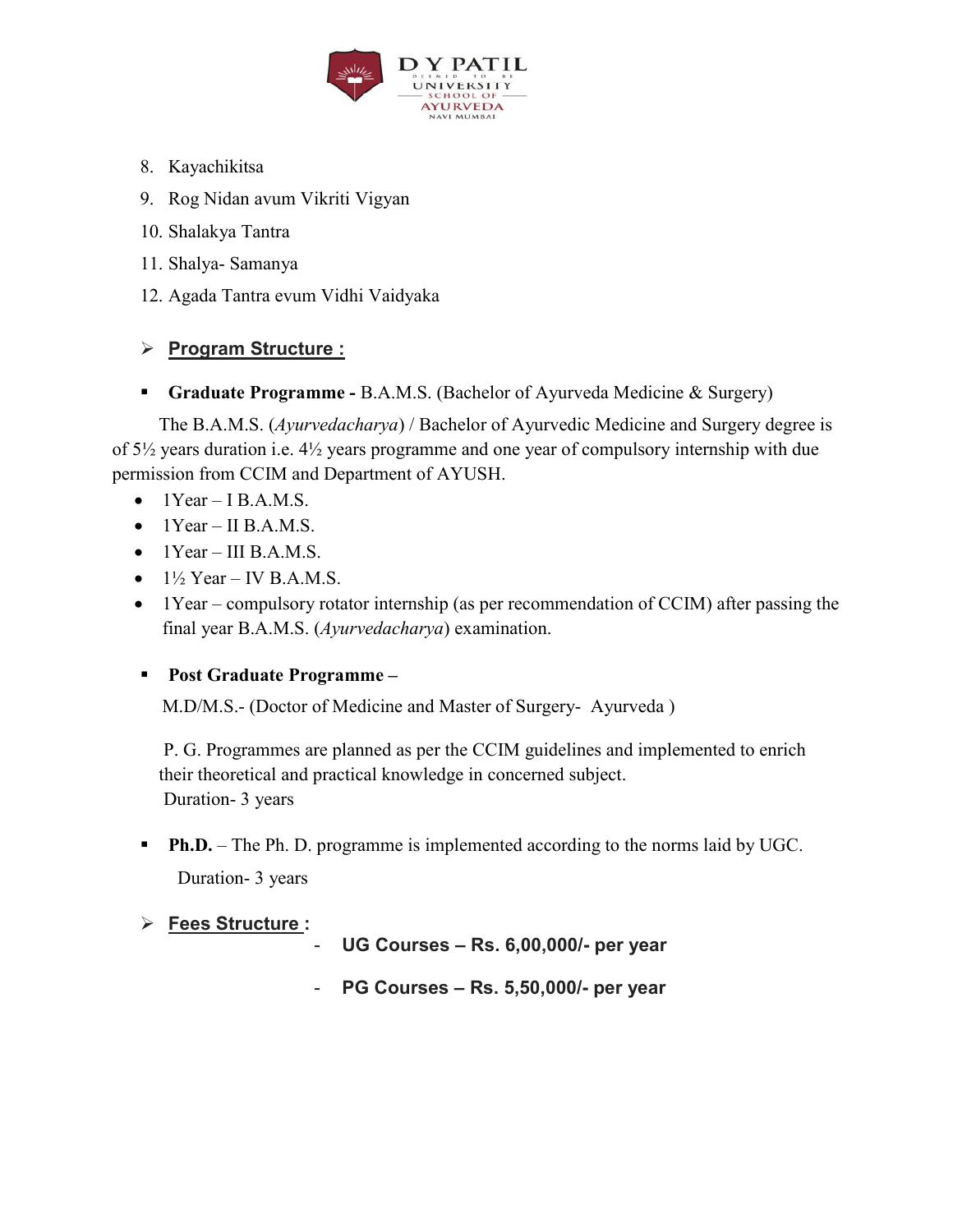

## **Affiliations of School:**

-Affiliated to **D. Y. Patil Deemed To Be University, Nerul, Navi Mumbai**

- School of Ayurveda is permitted by Central Council of Indian Medicine (**CCIM**), New Delhi, **Ministry of AYUSH**, New Delhi & **Govt. of Maharashtra**.

-**Accredited by eminent bodies** such as –

**NABH** – First & only Ayurvedic Hospital in Mumbai region accredited by NABH.

**NAAC** – Accredited by NAAC twice in 2009 & 2014

**NIRF** –  $88<sup>th</sup>$  rank to University.

#### **Infrastructure of School :**

The institution has 5 Class rooms, 1 Seminar hall, 1 Virtual Class room (provided by the University), and 1 Conference hall. All these are provided with 100% ICT enabled facilities i.e. well-equipped with LAN/Wi-Fi facilities, Computers, LCD projector, Podium-cum-PA system, etc. for providing the modern learning experience to the students.

The library is provided by free internet usage, Wi-Fi facilities for educational purpose along with good access to the computers maintaining data work, projects and research works. The library transactions are carried out through Bar Code Technology and SLIM 21 software.

Administrative section, Finance unit, Admissions of students and Examination sections are ICT supported. CCTV cameras have been installed by the institute for 24x7 campus surveillance.

Sports facilities for indoor and outdoor games as well as Gymnasium and Yoga centre facilities are available for students.

The institute has well equipped physiology, pathology and Central Research laboratory in campus where practical training of undergraduate and postgraduate is regularly conducted. The laboratories are well equipped with all essential and desirable instruments.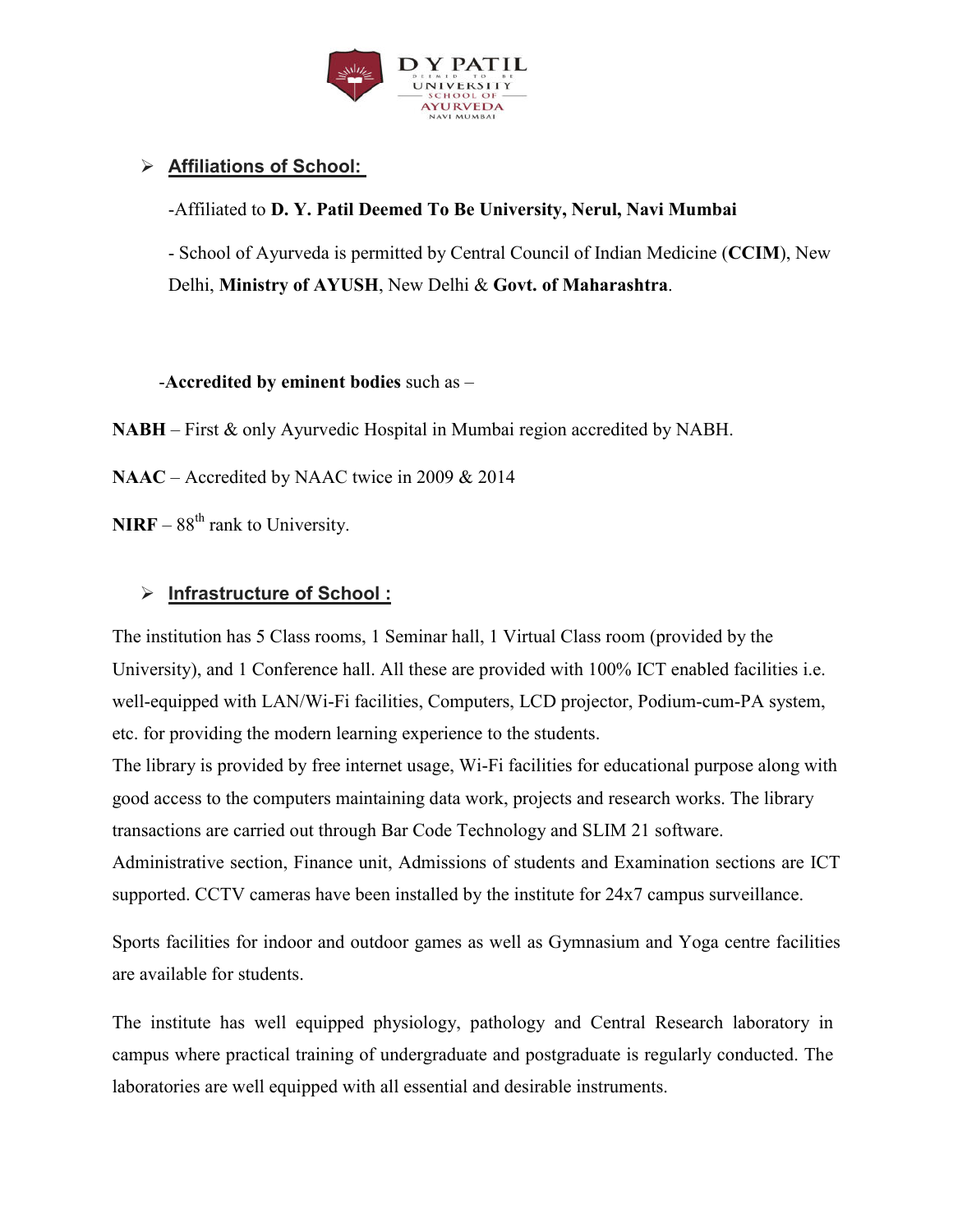

The institute has a well equipped teaching pharmacy with modernized high-tech machines as per GMP norms. All Types of equipment, instruments, machineries, raw drugs, store, technical and non-teaching staff, machine operator, and quality control laboratory, space & adequate infrastructure is available. The Pharmacy is equipped with High-Tech modernized Machineries like Pulveriser, Pounding Machine, Capsule filling machine etc. To ensure quality control, there is also QC section to test purity and standard of raw material and Final Products.

The institute has a well flourished herbal garden. Total area of Herbal garden is 87,120 sq.ft including Green house of 10,000 sq.ft with irrigation system and a Demonstration room. Herbal garden includes 291 medicinal plants species and Total number of medicinal plants are 3312. Apart from these, there are 2849 ornamental plants in the herbal garden and total number plants in garden are 6161. This garden is meant for demonstration purpose to the Ayurveda studentsfaculties and general public.

Attached to the institute, is a 152 bedded hospital with all facilities such as well-equipped Panchakarma therapy section for males and females separately & three well-equipped operation theatres. The hospital consist of total 08 O.P.D.s i.e., Kayachikitsa, Panchakarma, Shalya-Tanta, Shalakya tantra –Netra, Shalakya tantra - Karna, Nasa, MukhaevamDanta, Prasuti Tantra &Stree-roga, Kaumarbhritya, Swasthyarakshana& Yoga. IPD consists of separate male and female wards with sufficient light, ventilation & other facilities.

#### **Teaching Methodology :**

 Educational trips are regularly arranged by Rasashastra, Dravyaguna department. Also postmortem visits are conducted by Agadatantra department at KEM Hospital for SYBAMS to give practical exposure to the students. Museums with specimens and models with description catalogue are maintained. Computer assisted learning facilitates easy learning. Ward rounds, Clinical postings, Camps and bedside learning for final BAMS students are participatory learning. Additionally Group discussion, Case study, Clinical Meetings PG entrance guidance for internship students are conducted. Well-equipped Library with wi-fi network is available.

For Digitalization of teaching learning process, implementation of LMS is effectively working on University level as 'MyDY'. The course content are transformed into digital data comprising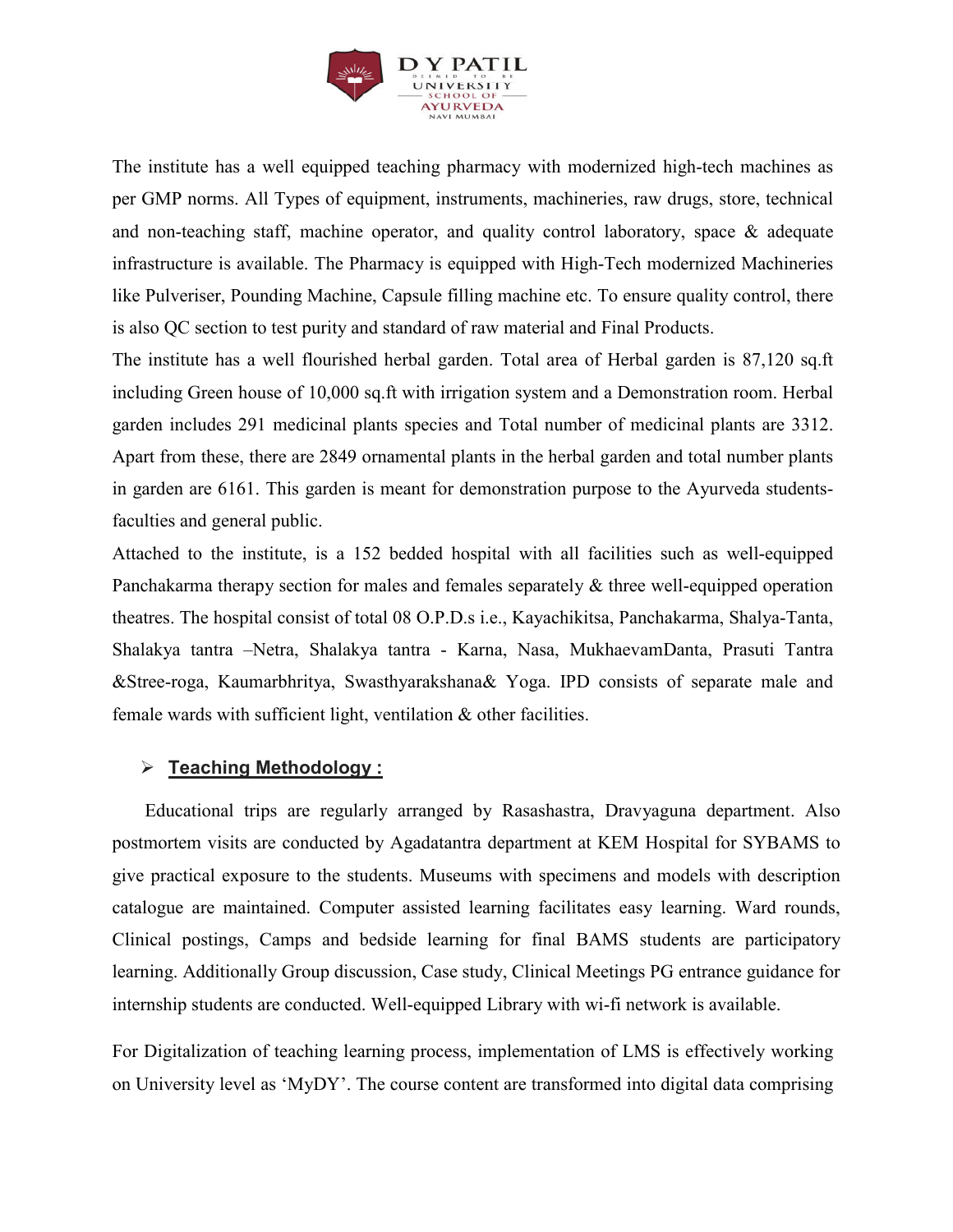

of Presentation, Case Study, Videos, Assignments, Question Paper, Question Bank, Discussion Forum, Reading Material, Videos.

The students are identified through performance in internal assessment exams as slow or advanced learners. Remedial committee conducts vacation classes for slow learners. Appropriate counseling with additional teaching eventually grooms the students. Remedial classes help in clarifying doubts .Advanced learners are offered coaching classes for PG entrance. Brainstorming sessions are conducted to improve their subject knowledge. The students are assigned mentors .Time to time Counseling and guidance is offered by these **Mentors** 

#### **Placements/Internships :**

 All the students who have passed final year B.A.M.S. are enrolled for internship in institution's hospital i.e. D.Y. Patil Ayurvedic Hospital for 6 months & Thane civil hospital or government primary healthcare center for another 6 months.

 They get training as healthcare professional under various clinical departments like surgery, medicine, ophthalmology, pediatrics, gynecology even in Ayurvedic Panchkarma at institutional hospital & at the government hospital they are trained to handle a lot more of emergency medicine & community health care.

#### **Tie ups with Industry:**

 $\blacktriangleright$ 

The institute has carried out ten funded research projects in last five years which are sponsored by reputed industrial organizations such as Dabur India Limited, Shree Dhootapapeshwar Ltd, Millenium Herbals Ltd, Emami Ltd, Marico Ltd, Charak Pharma Ltd etc.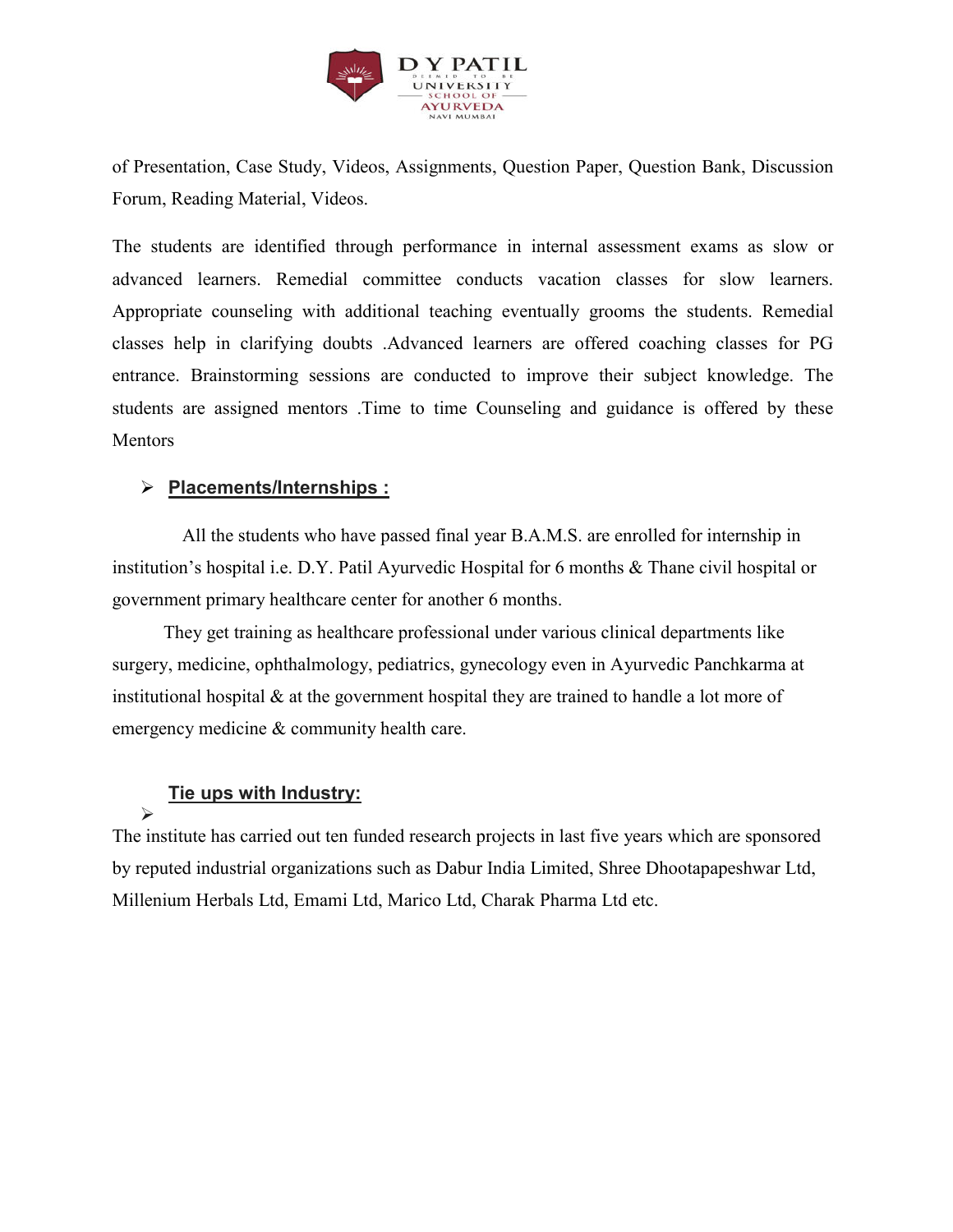

## **Industrial Visits (Domestic+ international):**

Academic field visits are arranged by various departments

| <b>S.N.</b>    | <b>Department</b>                | <b>Visit details</b>                       |
|----------------|----------------------------------|--------------------------------------------|
|                | Agadtantra                       | 1. Medico legal Autopsy                    |
|                |                                  | 2. Court visit                             |
|                |                                  | 3. Snake orientation programme             |
|                |                                  | 4. Forensic science laboratory             |
| $\overline{2}$ | Rasashastra & Bhaishajya Kalpana | 1. Pharmacy visit                          |
| $\mathcal{R}$  | Dravyaguna                       | 1. Study of Medicinal Plant Identification |
| $\overline{4}$ | Swasthavrutta                    | 1. Milk Dairy                              |
|                |                                  | 2. Sewage Disposal Plant                   |
|                |                                  | 3. Water treatment Plant                   |
|                |                                  | 4. Yoga Institute                          |

## **Events/Guest Lectures/Workshops/Seminars :**

| Sr.            | <b>Title</b>                                                                                                | Date                       | <b>Guest Speaker</b>                                | Event                 |
|----------------|-------------------------------------------------------------------------------------------------------------|----------------------------|-----------------------------------------------------|-----------------------|
| No.            |                                                                                                             |                            |                                                     |                       |
| 11.            | Nadi Pariksha (Pulse examination)                                                                           | 5/4/2019                   | Dr. Vinayak Tayade                                  | <b>IGuest Lecture</b> |
| 2              | days "Yogadaan"-Yoga workshop                                                                               | 17/6/2019 to<br>21/06/2019 | Art of leaving Yoga<br>Teachers.                    | Workshop              |
| $\overline{3}$ | Basic Yoga Practices, Carrier Guidance<br>in field of Yoga and Research in Yoga                             | 21/06/2019                 | Dr. Jagdish Naik                                    | Guest Lecture         |
| 14             | Swedapravartanam, 2019                                                                                      | 26/07/2019                 | Dr. U.S. Nigam                                      | <b>Seminar</b>        |
| $\overline{5}$ | Sanskrit Workshop "AYURVEDASYA  1/8/2019 &<br><b>BHASHA-SAMSKRITAM</b><br>PATHYATHAM" in collaboration with | 2/8/2019                   | Dr. Chand Kiran Saluja,<br>Mr. Lakshminarsimhan Dr. | Workshop              |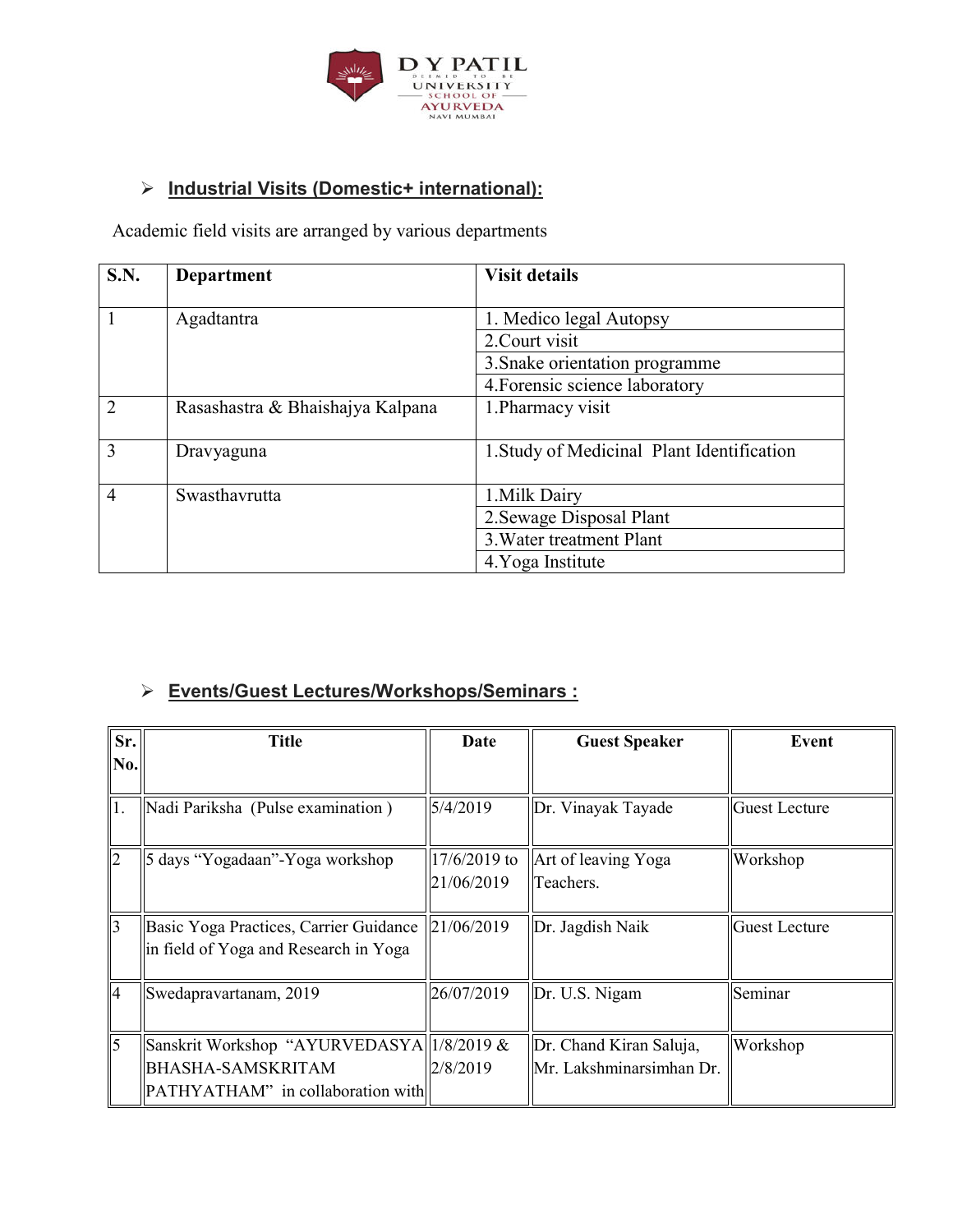

|                | Samskrit Promotion Foundation, New<br>Delhi for I B. A. M. S. Students and<br>teachers                                                                            |            | Sunil Kumar Sharma                                                     |                      |
|----------------|-------------------------------------------------------------------------------------------------------------------------------------------------------------------|------------|------------------------------------------------------------------------|----------------------|
| $\overline{6}$ | <b>Breast Feeding -Empowering Mothers</b>                                                                                                                         | 7/8/2019   | Dr .Prithi Inamdar                                                     | <b>Guest Lecture</b> |
| 7              | Workshop on Manuscriptology in<br>World AYUSH Expo 2019 & Arogya                                                                                                  | 22/8/2019  | <b>NA</b>                                                              | Workshop             |
| $\overline{8}$ | <b>GARBHASANSKAR WORKSHOP</b>                                                                                                                                     | 29/08/2019 | <b>NA</b>                                                              | Workshop             |
| 9              | Stress & Insomnia & its Management                                                                                                                                | 31/08/2019 | Dr. Chetan Vispute                                                     | <b>Guest Lecture</b> |
| 10             | Prakruti assessment camp on World<br>Pharmacist Day at School of Pharmacy                                                                                         | 25/09/2019 | Dept. of Kriya Sharir &<br>Dept. of Rog Nidan of<br>School of Ayurveda | Mass Camp            |
| $\vert$ 11     | Philosophical background of Ayurveda                                                                                                                              | 7/10/2019  | Dr. Banwarilal Gaur                                                    | Guest lecture        |
| 12             | National seminar on Manuscriptology<br>2018                                                                                                                       | 9/2/2018   | <b>NA</b>                                                              | Seminar              |
| 13             | 3 days "Yogadaan"-Yoga workshop                                                                                                                                   | 20/6/2018  | 18/6/2018 to Mrs. Suma Devdas.                                         | Workshop             |
| 14             | Review of Bhasma Kalpana                                                                                                                                          | 23/08/2018 | Dr. Aditi Kulkarni                                                     | <b>Guest Lecture</b> |
| 15             | Vanaaushadhi Samvardhan<br>Karyashala(Field & Cultivation<br>Practices in Medicinal Plants) 24th<br>August 2018 at Demonstration Hall,<br>D.Y.Patil Herbal Garden | 24/8/2018  | Dr. Mokat                                                              | Workshop             |
| 16             | <b>GARBHASANSKAR WORKSHOP</b>                                                                                                                                     | 30/10/2018 | NA                                                                     | Workshop             |
| 17             | Practical applicability of Ayurveda                                                                                                                               | 2/12/2018  | Dr. Hitesh Vyas                                                        | Guest lecture        |
| 18             | Cyclic Meditation Workshop                                                                                                                                        | 10/3/2017  | Mr. Ajay Kumbhar.                                                      | Workshop             |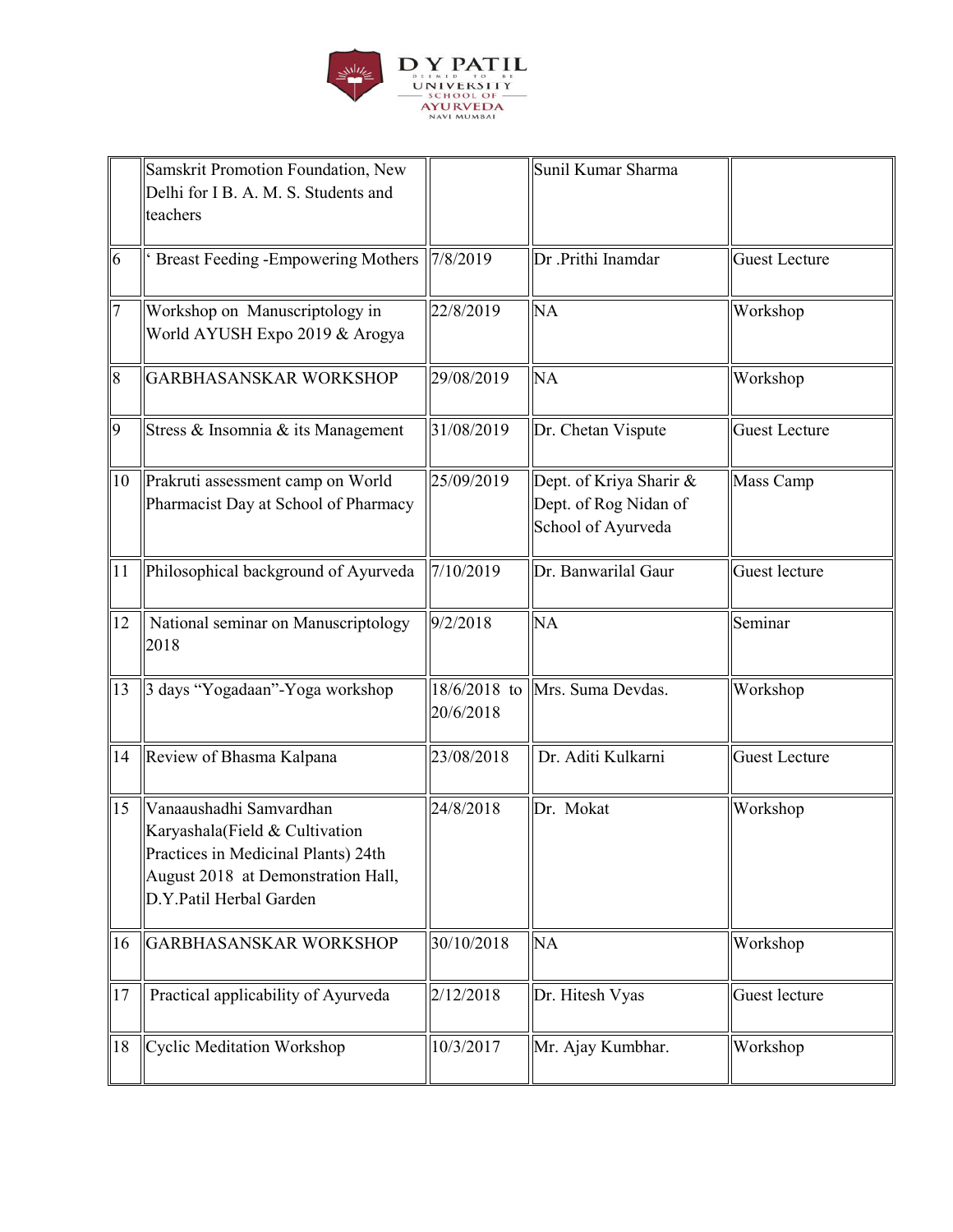

| $\vert$ 19 | Shalya Tantra Teachers Conclave 2017                                                                                   | 18/03/2017                | Dr G.S.Lavekar, Dr Rajesh<br>Gupta, Dr Govind Reddy | Seminar              |
|------------|------------------------------------------------------------------------------------------------------------------------|---------------------------|-----------------------------------------------------|----------------------|
| 20         | <b>MENSTRUAL HYGIENE</b><br><b>MAMNAGEMENT</b>                                                                         | 2/6/2017                  | Dr. Divya Ramugade                                  | Workshop             |
| 21         | 3 days "Yogadaan"-Yoga workshop                                                                                        | 19/6/2017 to<br>21/6/2017 | Mrs. Suma Devdas.                                   | Workshop             |
| 22         | Yoga workshop                                                                                                          | 28/6/2017                 | <b>ISHA</b> foundations Yoga<br>Teacher.            | Workshop             |
| 23         | Science of tobacco cessation and urgent 12/7/2017<br>need for tobacco cessation in India.                              |                           | Dr.Rohan Bartakke                                   | Guest lecture        |
| 24         | Importance of Sanskrit language in<br>Ayurveda on Sanskrit Day                                                         | 22/9/2017                 | Dr. Venketesh<br>Dharmadhikari                      | Guest lecture        |
| 25         | <b>GARBHINI PARICHARYA FOR</b><br><b>SUPRAJA</b>                                                                       | 8/11/2017                 | Dr.Divya Ramugade,<br>Dr.Y.S.Nandanwar              | Workshop             |
| 26         | What's new in Diabetes                                                                                                 | 14/11/2017                | Dr. Santavana                                       | <b>Guest Lecture</b> |
| 27         | Snehacharanam, 2017                                                                                                    | 17/11/2017                | Dr. U.S. Nigam & Dr.<br>Mugdha Sawale               | Seminar              |
| 30         | Current trends in Anorectal diseases                                                                                   | 20/11/2017                | Dr Nitish Jhawar                                    | <b>Guest Lecture</b> |
| 31         | Application of Herbal drugs on Leaky<br>Gut                                                                            | 2/12/2017                 | Dr. Namrata Koli                                    | <b>Guest Lecture</b> |
| 32         | Raj Yoga Meditation Workshop -5 days. 11/01/2016 to BK Nirmala Devi, Dr. R.                                            | 15/01/2016                | Swami, collaboration with<br>Bhramhakumari, Nerul   | Workshop             |
| 33         | National Seminar and Exhibition on<br>Garbha Sanskar in collaboration with<br><b>AROGYA BHARTI</b>                     | 24/01/2016                | Dr.Hitesh Jani                                      | Seminar              |
| 34         | Medicinal Plant exhibitions related to<br>Stri-rog and Prasuti-tantra organized on<br>Garbhasanskar seminar by Arogya- | 24/01/2016                | <b>NA</b>                                           | Exhibition           |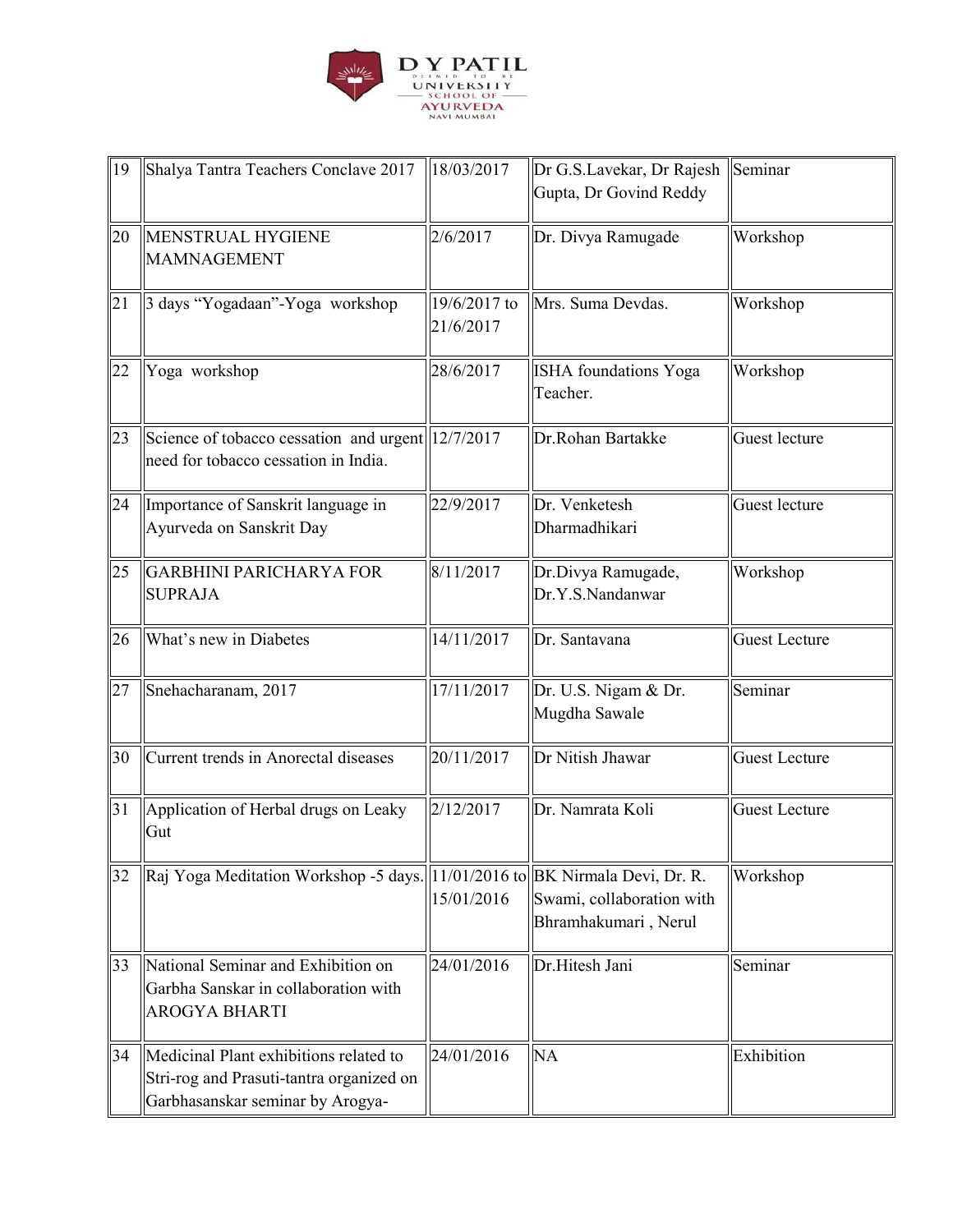

|    | bharati in collaboration with All the<br>Ayurved colleges of Mumbai held at<br>Agri Koli Bhavan. |                            |                                                                                  |                      |
|----|--------------------------------------------------------------------------------------------------|----------------------------|----------------------------------------------------------------------------------|----------------------|
| 35 | Sandhan Kalpana                                                                                  | 3/2/2016                   | Dr. Subhash Vadodkar                                                             | <b>Guest Lecture</b> |
| 36 | State level Workshop on Colposcopy in 20/3/2016<br>collaboration with NIMA                       |                            | Dr. Priya Ganeshkumar.                                                           | Workshop             |
| 37 | 6 days "Yogadaan"-Yoga workshop                                                                  | 15/6/2016 to<br>20/6/2016  | Mrs. Suma Devdas.                                                                | Workshop             |
| 38 | Male Infertility                                                                                 | 23/06/2016                 | Dr. Mangesh Patil                                                                | Guest lecture        |
| 39 | Advantages of Breast Feeding'                                                                    | 4/8/2016                   | Dr.Kausthubh Shah                                                                | <b>Guest Lecture</b> |
| 40 | Contraception of adolescence.                                                                    | 30/8/2016                  | Dr.Ganpat Sawant                                                                 | <b>Guest Lecture</b> |
| 41 | Jwar Nidan Panchak w. r. t. dengue,<br>chickenguniea &<br>Herbalimmunomodulators'                | 10/10/2016                 | Dr. Milind Patil                                                                 | <b>Guest Lecture</b> |
| 42 | 'Medico Legal aspects in Clinical<br>practice '                                                  | 14/10/2016                 | Dr. Dhanajay Mhasale                                                             | <b>Guest Lecture</b> |
| 43 | Yoga workshop on occasion of "World $\ 20/10/2016\ $<br>Osteoporosis Day "                       |                            | Mrs. Nivedita and Mrs.<br>Suma Devdas.                                           | Workshop             |
| 44 | Quality and Regulatory Affairs of<br>Herbal Drugs: A World Wide Review                           | 10/11/2016                 | Dr. Namrata Koli                                                                 | <b>Guest Lecture</b> |
| 45 | Ayurvedic perspective in the<br>management of Haemorrhoids                                       | 21/11/16                   | Dr Y.G. Solanki                                                                  | <b>Guest Lecture</b> |
| 46 | 5 days workshop "Shri Shri Yoga"                                                                 | $9/3/2015$ to<br>13/3/2015 | Mrs. Nivedita and Mrs.<br>Suma Devdas. in<br>Collaboration with Art of<br>Living | Workshop             |
| 47 | "Happiness Program" Yoga, Pranayam,                                                              | $ 20/4/2015$ to            | Mrs. Nivedita and Mrs.<br>Suma Devdas. in                                        | Workshop             |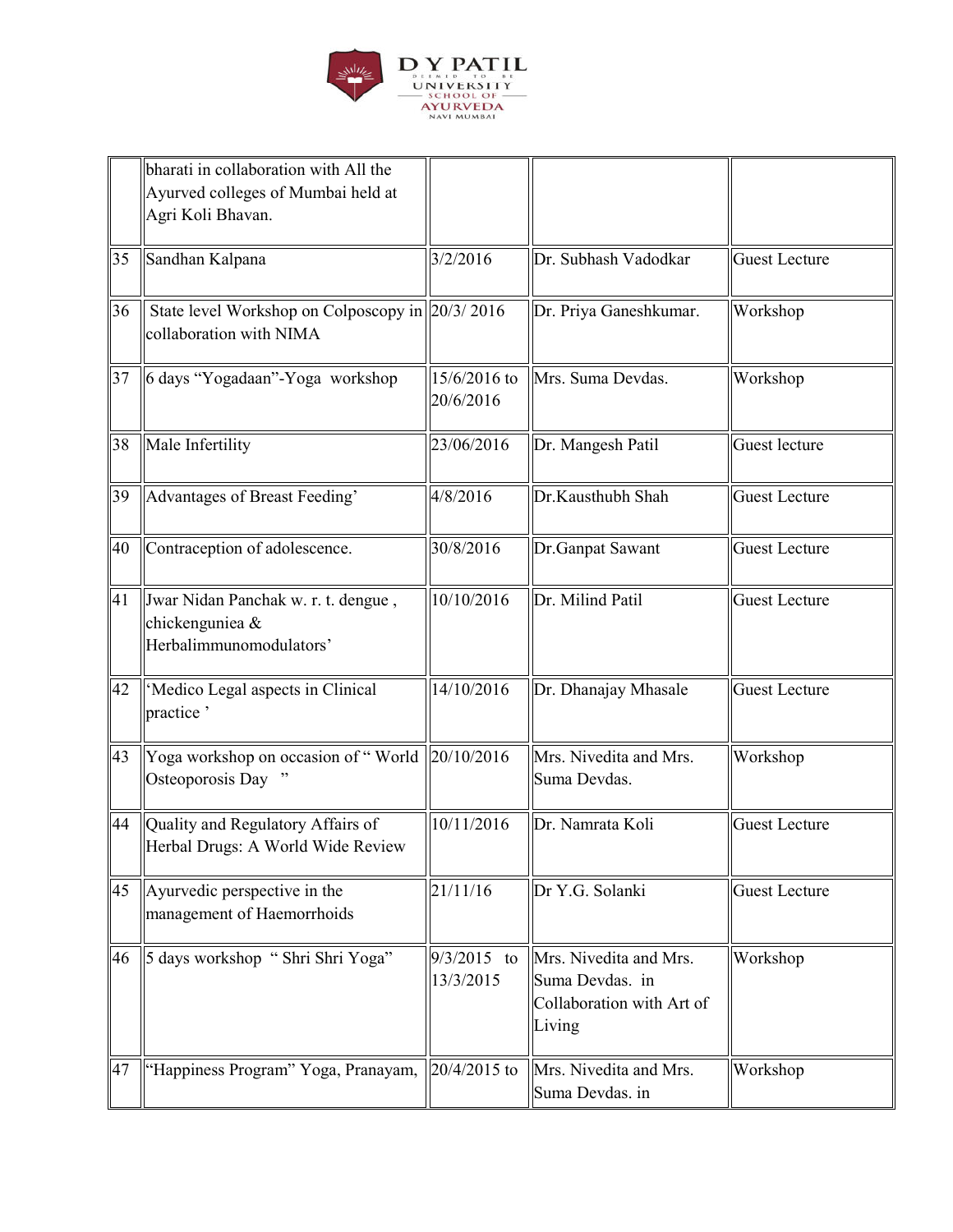

|            | and Meditation                                                                                         | 13/4/2015                 | Collaboration with Art of<br>Living                                                                             |                      |
|------------|--------------------------------------------------------------------------------------------------------|---------------------------|-----------------------------------------------------------------------------------------------------------------|----------------------|
| 48         | Science of Nadi Examination".                                                                          | 2/6/2015                  | Dr.Bhagyashri Gawande                                                                                           | <b>Guest Lecture</b> |
| 49         | 3 days "Yogadaan"-Yoga workshop                                                                        | 18/6/2015 to<br>20/6/2015 | Mrs. Suma Devdas.                                                                                               | Workshop             |
| 50         | Dengue                                                                                                 | 13/08/2015                | Dr. Milind Patil                                                                                                | <b>Guest Lecture</b> |
| $\vert$ 51 | 'How To Refer Tri Skandha'                                                                             | 7/10/2015                 | Dr. Mrunalini Kulkarni                                                                                          | <b>Guest Lecture</b> |
| 52         | Yoga workshop on occasion of "World<br>Obesity day Celebration".                                       | 27/10/2015                | Mrs. Nivedita and Mrs.<br>Suma Devdas.                                                                          | Workshop             |
| 53         | Obesity                                                                                                | 18/12/2015                | Dr. Mukund Sabnis.                                                                                              | Guest lecture        |
| 54         | National Seminar And Workshop on<br>How to live longer and younger by<br>Ayurved Yoga and Naturopathy' | 18/01/2014                | 1.Dr.Avinash Saoji &<br>2.Dr.Apar Saoji                                                                         | Seminar              |
| 55         | PCOS                                                                                                   | 1/4/2014                  | Dr. Ganpat Sawant                                                                                               | Guest lecture        |
| 56         | Update Shalakyatantra                                                                                  | 26/4/2014 &<br>27/4/2014  | Dr.Sangita Salvi,<br>Dr.ShantalaPriyadarshini,<br>Dr.Nitin Deshpande,<br>Dr. Yogesh Dabholkar,<br>Dr.Paras Shah | Seminar              |
| 57         | 5 days Yoga workshop                                                                                   | $3$ to<br>7/03/2014       | "Bihar School of Yoga"<br>Teachers                                                                              | Workshop             |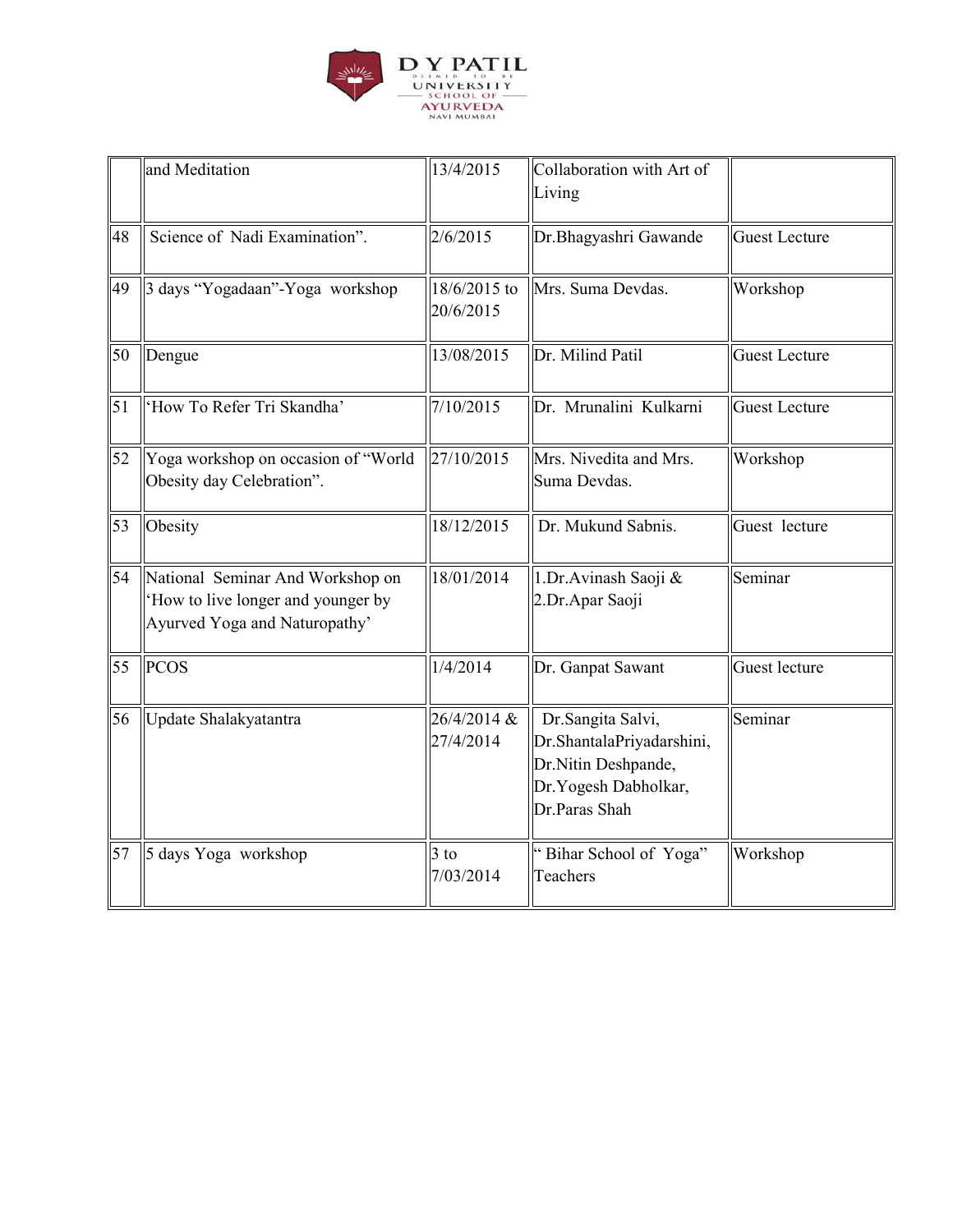

Active **student welfare council** -conducts various sports, cultural & academic activities throughout the year

- The Annual Cultural Festival- **PRATYUSH**
- Annual organization of **sports events** like Badminton, Table tennis, chess, Kho-Kho etc
- Annual organization of **Ayurveda Premiere League** (APL)- Cricket tournament
- Students annual magazine- **Quintus Veda-** platform for nurturing their thoughts
- **Vruksharopan programme-** Trees Plantation event is organized yearly

#### **School/Faculty/Student Achievements :**

#### **-School Achievements-**

-First NABH accredited Ayurveda Hospital in Mumbai region

-Active participation in Swaccha Bharat Abhiyana – Adopted 5 villages

## **-Faculty Achievements-**

| <b>Name</b>                               | <b>Designation</b> | <b>Details of Achievements</b>                                                                                                                                                                               |
|-------------------------------------------|--------------------|--------------------------------------------------------------------------------------------------------------------------------------------------------------------------------------------------------------|
| Dr. Mahesh kumar Harit Dean & Professor   |                    | Received Dronacharya award from<br>Maharashtra Association of Ayurved Students<br>& Doctors (MAASD), Mumbai on 5 <sup>th</sup> May<br>2019 at Sarvbhaumatwa of Ayurved<br>Conference.                        |
| Dr. Mahesh kumar Harit   Dean & Professor |                    | Best Academician Award by ISC (Indian<br>Solidarity Council), New Delhi on 24 <sup>th</sup> May<br>2018.                                                                                                     |
| Dr. Mahesh kumar Harit Dean & Professor   |                    | Maha AYUSH Puruskar by Directorate of<br>AYUSH & I-Care, at W.T.C. (World Trade<br>Center), Mumbai.                                                                                                          |
| Dr. Mahesh kumar Harit Dean & Professor   |                    | Award for valuable contribution at India's $6th$<br>World Expo & Conference by Trinity event<br>with Union AYUSH Ministry, Govt of India &<br>State Agencies at Neharu Cetnter, Mumbai on<br>27-29 Dec. 2019 |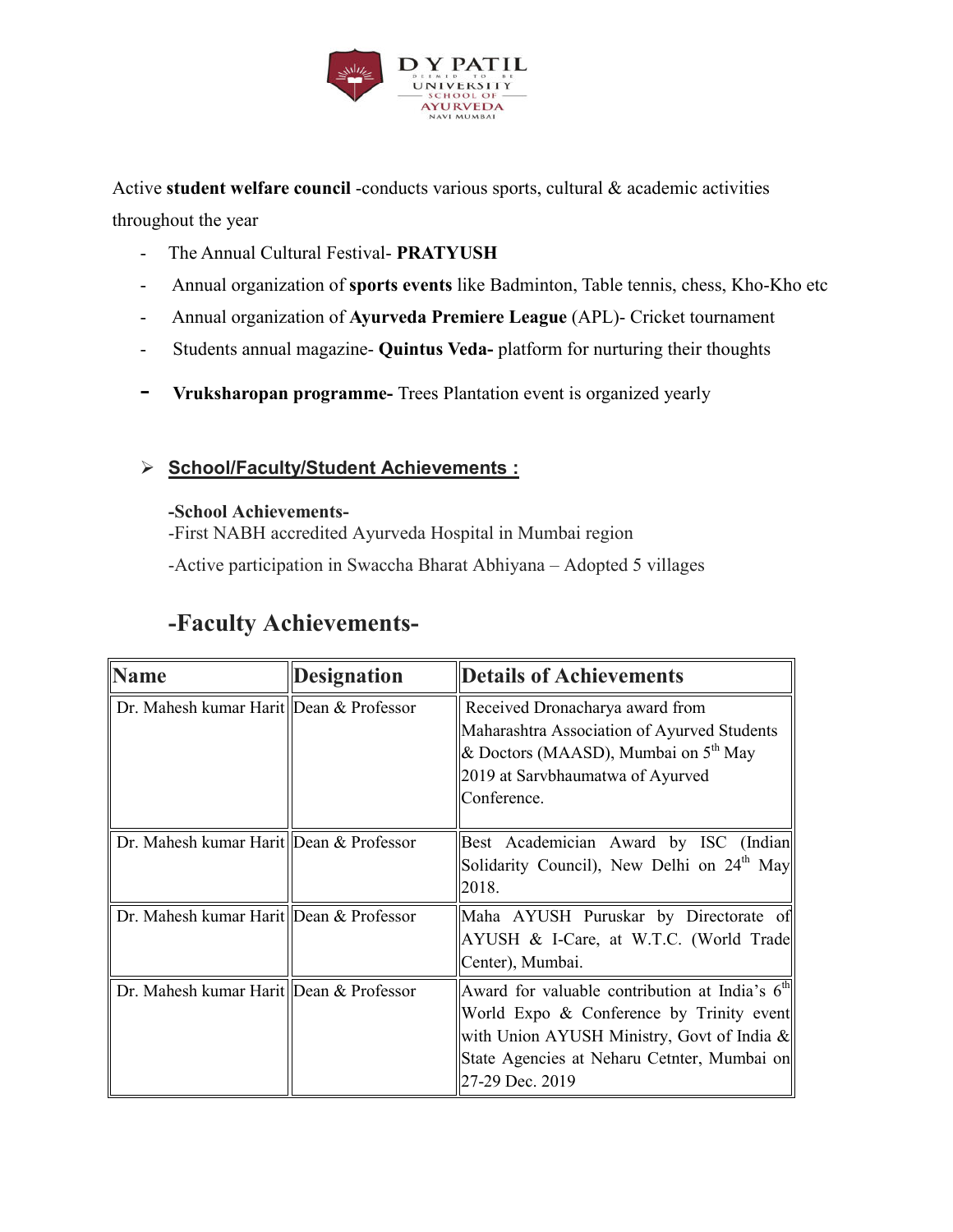

| Dr. D. M. Padavi             | Professor                  | Kamal Ayush Bhushan Award, 2017                                                                                                                                                                                                          |
|------------------------------|----------------------------|------------------------------------------------------------------------------------------------------------------------------------------------------------------------------------------------------------------------------------------|
| Dr. Hemangini<br>Waghulade   | Professor                  | Published android applications "Kriya Sara"<br>and "Insight Kriya Sharir" on Google Play<br>store, 2017                                                                                                                                  |
| DR. ADITI LINGAYAT ASSISTANT | <b>PROFESSOR</b>           | 2014 - Awarded as "Ayurvisharad" by the<br>Himalaya Drug Company.                                                                                                                                                                        |
| Dr. Ashwini Patil            | Professor                  | Best paper presentation award in Ayur<br>Kaushalya March, 2017                                                                                                                                                                           |
| Dr Amar Prakash<br>Dwivedi   | Professor                  | 'Sushrut Puraskar-2018 6/01/20 Vd.Patvardhan<br>memorial award for outstanding contribution<br>in field of Shalya Tantra, Vd.Khadiwale<br>Vaidya Sansodhan Sanstha, Pune, India                                                          |
| Dr Amar Prakash<br>Dwivedi   | Professor                  | International Ayurveda Excellence Award<br><b>Arkashine Health Sciences</b><br>Bangkok-Thailand AYURGENICA-2018<br>International conference on Ayurveda &<br>Holistic Healing 15/05/2018                                                 |
| Dr Amar Prakash<br>Dwivedi   | Professor                  | Best Review Article Award Subhas Ranade's<br>award for Best article Ayurved Seva Sangh's<br>Ayurved Patrika, NASHIK March 2018                                                                                                           |
| Dr Amar Prakash<br>Dwivedi   | Professor                  | 1 <sup>st</sup> Prize in ORAL PRESENTATION in Shalya<br>Kshar Anusshalya Category Best Research<br>Paper - Dept of AYUSH, Ministry of Health,<br>Govt of India & Vijnan Bharati Award 14-17<br>Dec.2018                                  |
| Dr Amar Prakash<br>Dwivedi   | Professor                  | Thane Navratna Gauray Puraskar-2016 For<br>outstanding contribution in the field of Public<br>Health in Chaitra Navratri event at Thane<br>Chaitra Navratri event by M.P. Rajan Vichare ji<br>& Anand Charitable trust, Thane 13/04/2106 |
| Dr Amar Prakash<br>Dwivedi   | <b>Associate Professor</b> | International Sushrut Award 04/01/2014 For<br>outstanding contribution in the field of Ano<br>Rectal Surgery in International Conference on<br>Ayurveda & Yoga International Academy of<br>Ayurveda, TARF, DIFC BurDubai, UAE            |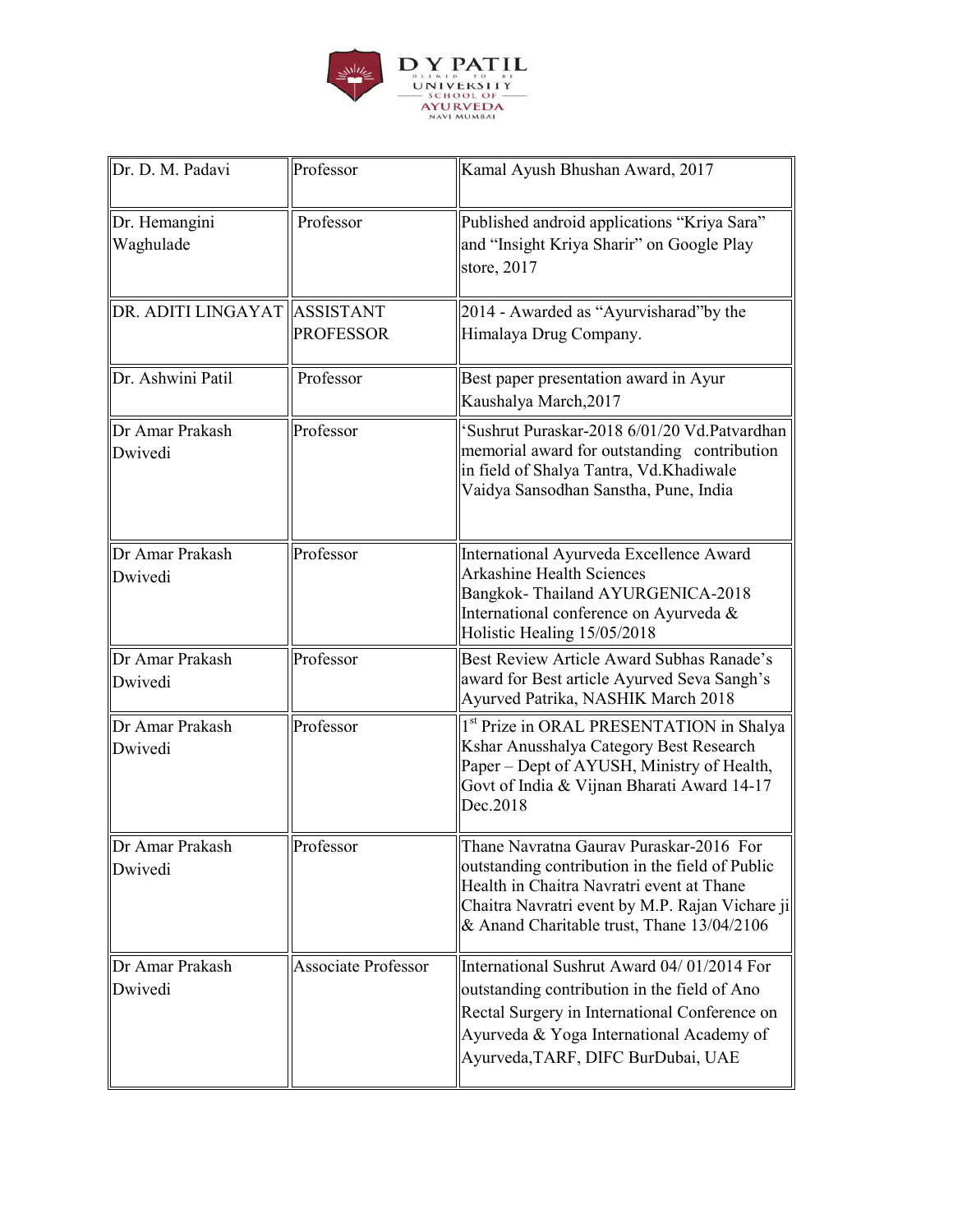

| <b>IDr.Sudarshan Hande</b> | <b>Associate Professor</b> | Certificate of Award Honourable MoS(IC),<br>Ministry of AYUSH, Govt. of India is pleased<br>to award Dr. Sudarshan Kisan Hande, Third<br>prize for his article on prevention $\&$<br>management of diabetes through ayurveda in<br>context of modern lifestyle submitted during<br>article writing contest held on Facebook from<br>130 ct 2016 to 28 Oct 2016 |
|----------------------------|----------------------------|----------------------------------------------------------------------------------------------------------------------------------------------------------------------------------------------------------------------------------------------------------------------------------------------------------------------------------------------------------------|
| Dr.Varsha D Gaikwad        | Asst.Professor             | Award of excellence for Best paper<br>presentation on "A Case discussion of<br>Management of Primary Infertility due to<br>Endometriosis" at National conference AYUR<br>KAUSHALYA 2017 at YMT Ayurvedic<br>Medical College Kharghar, Navi Mumbai. On<br>5th March 2017.                                                                                       |
| Dr Meghnandini<br>Khandare | <b>Associate Professor</b> | Member of Subject editorial board of Ayurlog<br>The National Journal Of Research in Ayurved<br>Science (NJ-RAS)                                                                                                                                                                                                                                                |

# **-Student Achievements-**

| <b>Name</b>               | <b>Designation</b> | Achievement                                                                                                                                                                                                                                                                                                              |
|---------------------------|--------------------|--------------------------------------------------------------------------------------------------------------------------------------------------------------------------------------------------------------------------------------------------------------------------------------------------------------------------|
| Dr.Ajay B<br>sonawane     | Ph.D(Sch.)         | Won best paper presentation award In National seminar $\&$<br>workshop on new dosage forms under the title of 'Elemental<br>  qualitative analysis of Hinguleshwar rasa by using ICP AES test' in<br>Mahoushadhi 2019 a new horizon towards classical formulation at<br>Parul university, Vadodara, Gujarat. (july 2019) |
| Dr. Anju<br>Shreedharan   | P. G.<br>scholar   | Won Best paper presenter Mahoushadhi -2019 A new horizon<br>towards classical formulations-National seminar & workshop<br>Mahoushadhi -2019 on new Dosage Held on 5th & 6th July<br>2019 at Parul University Gujarat.                                                                                                    |
| Dr. Yogesh<br>L.Tamhankar | Ph.D scholar       | Best Paper at National seminar on Standardization of Ayurvedic<br>drugs- Needs and Challenges, organised by Department of<br>Rasashastra and Bhaishajya Kalpana, Government Ayurveda<br>College, Nagpur and recognized by Maharashtra University of<br>Health Sciences, Nashik, held on 19/03/2017.                      |
| Dr. Yogesh<br>LTamhankar  | Ph.D scholar       | Best Paper at National seminar on Evidence based Cancer<br>management MAHOSHADHA 2017 organised by Muniyal                                                                                                                                                                                                               |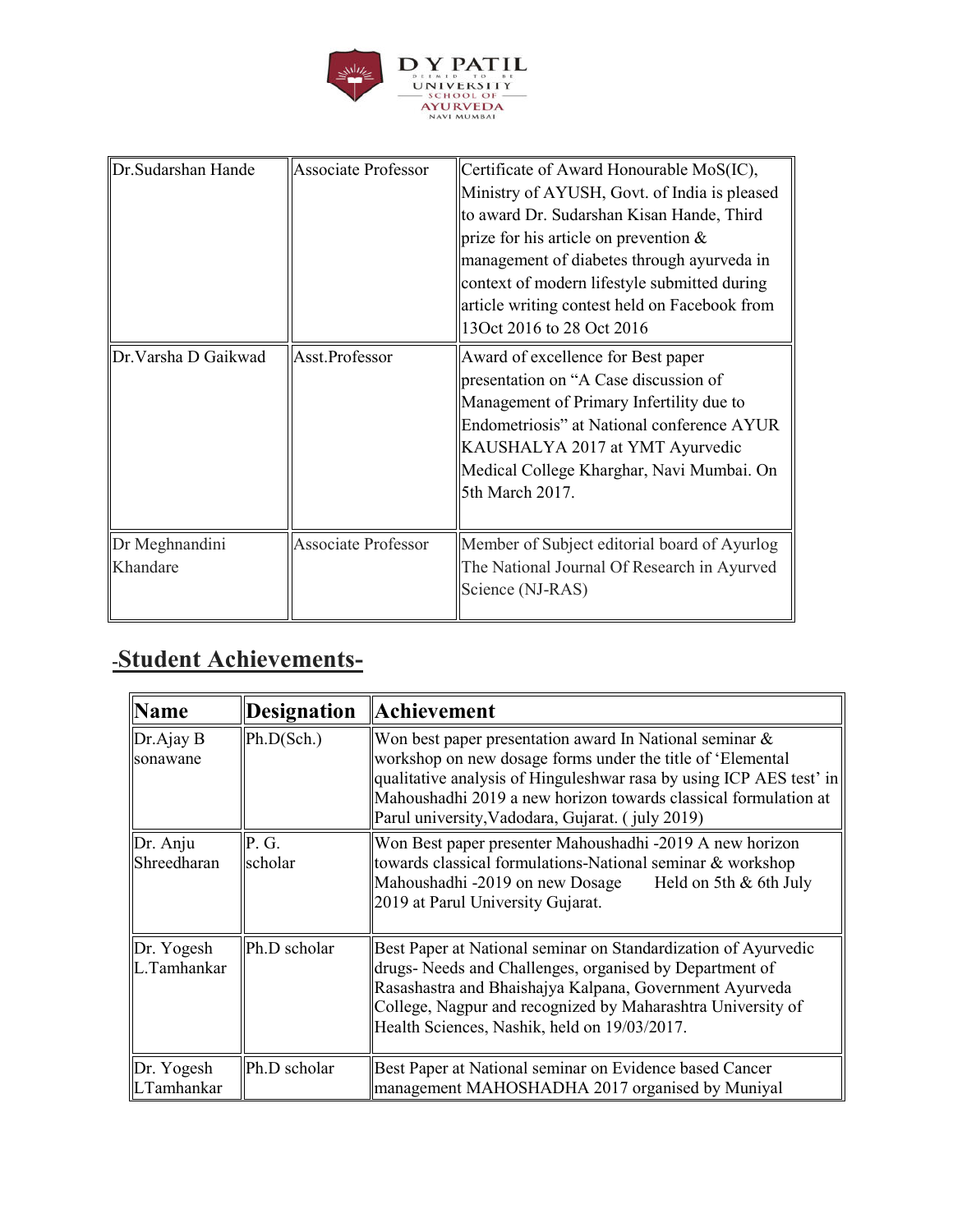

|                           |              | Ayurveda, at Muniyal Institute of Ayurveda Medical sciences,<br>Manipal, held on 08/09/2017                                                                                                                                                                                                                                                                                                                            |
|---------------------------|--------------|------------------------------------------------------------------------------------------------------------------------------------------------------------------------------------------------------------------------------------------------------------------------------------------------------------------------------------------------------------------------------------------------------------------------|
| Dr. Yogesh<br>L.Tamhankar | Ph.D scholar | Best Paper at National seminar 'Shri Vyakhyanmala' organised by<br>Shri Sadguru Vishwanath Maharaja Rukdikar Trust, Kolhapur, held<br>at Maharashtra University of Health Sciences, Nashik, held on<br>17/09/2017.                                                                                                                                                                                                     |
| Dr. Yogesh<br>L.Tamhankar | Ph.D scholar | Best Paper at International conference on 'Role of Basic sciences in<br>Translational research in Ayurvedic medicine' organised by<br>Mahima Research Foundation and Social Welfare, 194, Karaundi,<br>BHU, Varanasi, held on 28/10/2017                                                                                                                                                                               |
| Dr.Ajay B<br>sonawane     | Ph.D(Sch.)   | Won certificate of excellence for best paper presentation in Oral<br>paper presentation at national seminar & workshop of<br>swasthavrutta under the title of "To study the elemental qualitative<br>analysis and changes in images before, during and after the<br>Shodhan of Hingul by kshalan process." In Ayurkaushalya 2017 at<br>YMT Ayurvedic medical college hospital &pg institute, Kharghar,<br>Navi mumbai. |
| Dr.Ajay B<br>sonawane     | Ph.D(Sch.)   | Won 1st prize in Oral paper presentation at national seminar on<br>Standardiaztion of Ayurvedic drugs – need $&$ challenges under the<br>title of "Analytical study of Hingulshodhanw.s.r to kshalan<br>process." in Government Ayurved college Nagpur. (March 2017)                                                                                                                                                   |
| Dr. Yogesh<br>L.Tamhankar | MD scholar   | Second Prize at Vaidya D.S. Antarkar Memorial prize paper<br>competition held at AyurvidyaPrasarak Mandal, Sion on<br>20/09/2015.                                                                                                                                                                                                                                                                                      |
| Dr. Yogesh<br>L.Tamhankar | <b>MD</b>    | Won the Late Shri Yeshwantrao Patil Medal donated by D.Y.Patil<br>University for highest marks in Ayurveda Vachaspati (MD-<br>Ayurveda-Rasashastra) held in November 2015.                                                                                                                                                                                                                                             |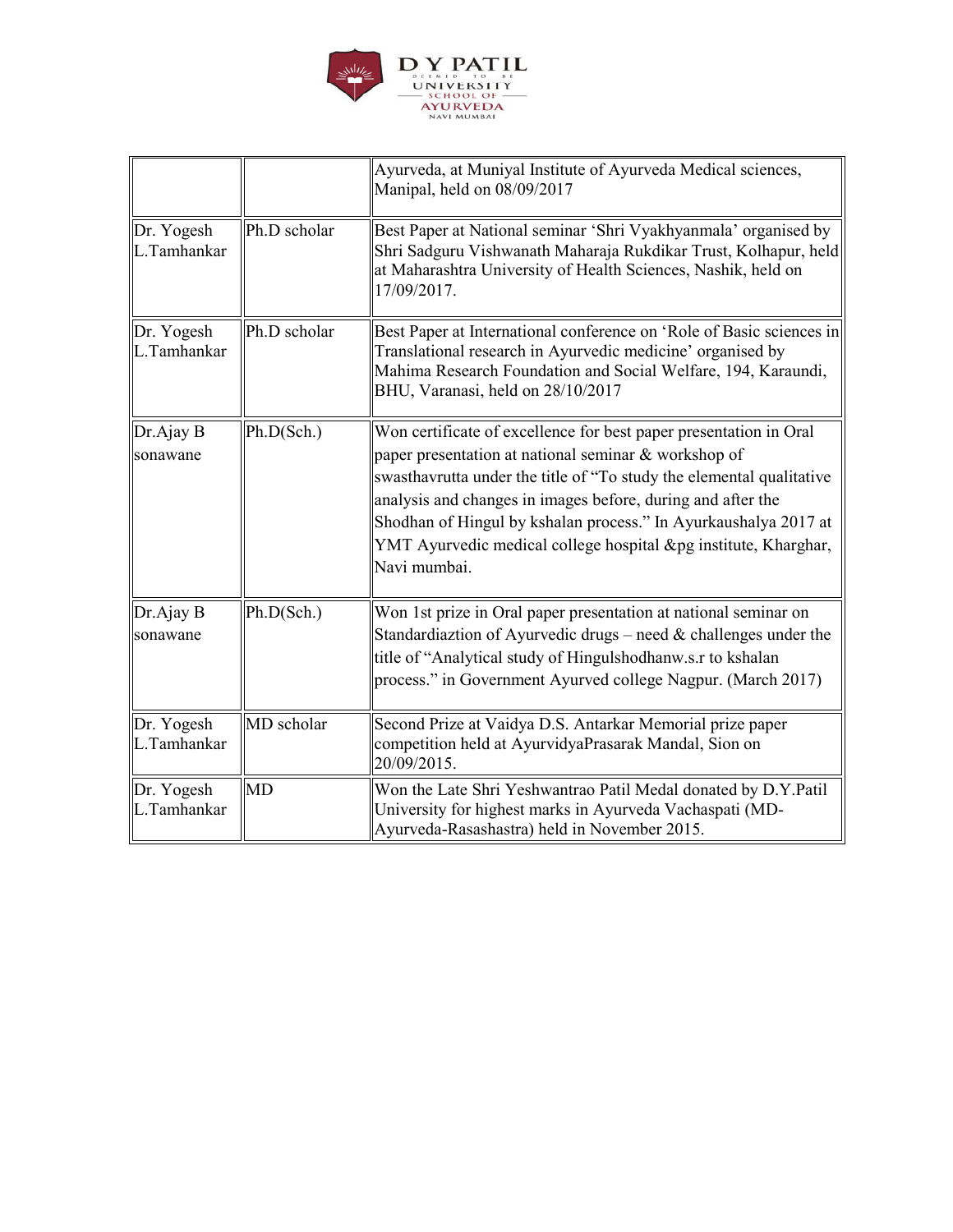

## **Alumni :**

Prominent alumni & their achievements

| Sr. No.        | Name of alumni    | Achievement                                      |
|----------------|-------------------|--------------------------------------------------|
|                |                   |                                                  |
|                | Dr. Kiran Pandit  | -Member, MCIM                                    |
|                |                   | -NABH assessor                                   |
|                |                   | -Entrepreneur –multispecialty hospital           |
| $\overline{2}$ | Dr. Omkar Bilagi  | Entrepreneur – Holistic Ayurveda Expert          |
| $\mathcal{E}$  | Dr. Malvika Tambe | -Renowned Physician, Santulan Ayurveda, Lonavala |
| 4              | Dr. Manaan Gandhi | -Entrepreneur – Integral Ayurveda                |
|                |                   | - India Leadership Conclave Award, 2019          |
| $\varsigma$    | Dr. Neha Dhiman   | - Award for Best MD dissertation, 2019           |

# **SYLLABUS**

 All SUBJECTS SYLLABUS IS AS PER PRESCRIBED BY CENTRAL COUNCIL OF INDIAN MEDICINE (CCIM), NEW DELHI.